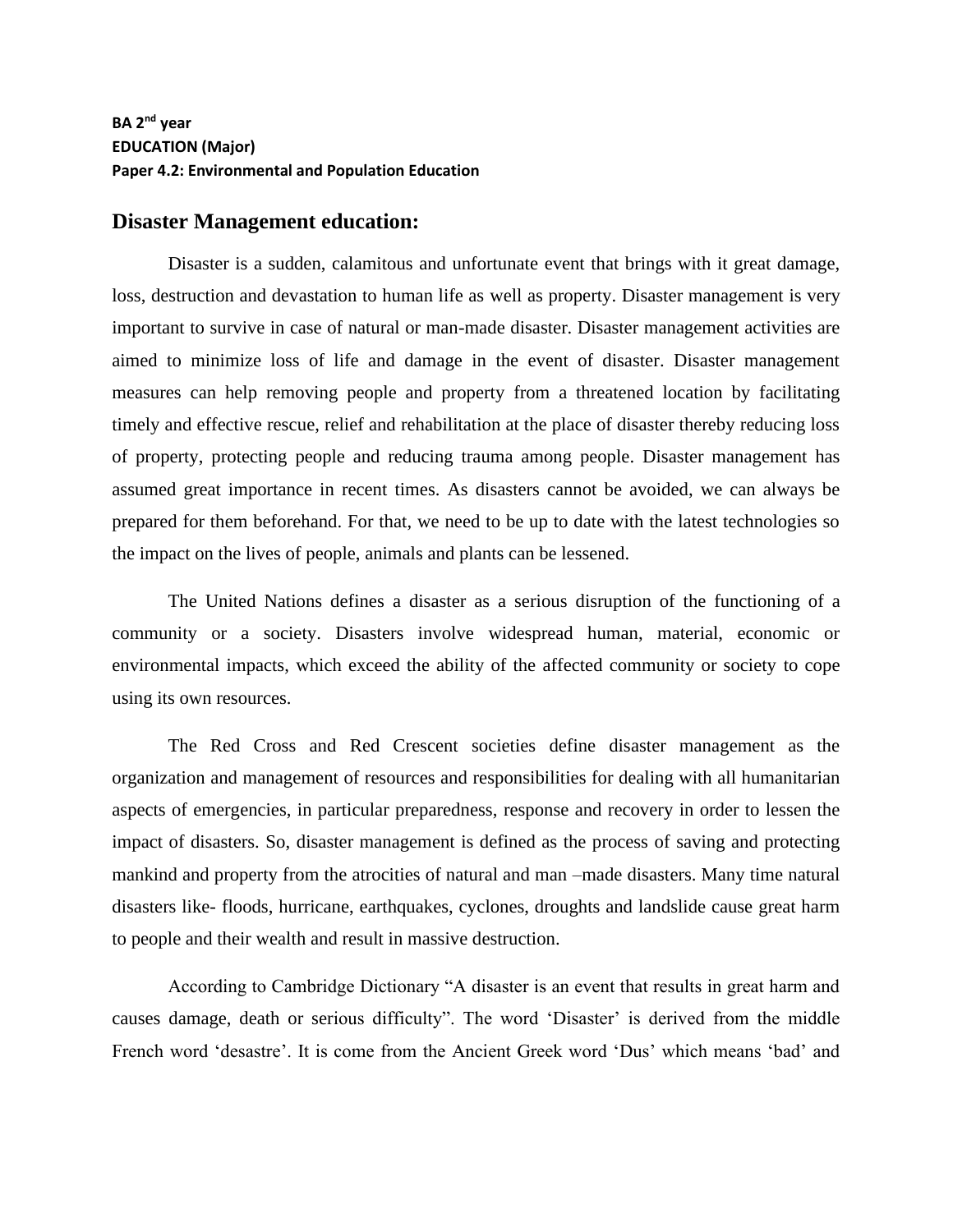'Aster' which means 'star'. The root of the word disasters come from the astrological sense of calamity blamed on the positions of the planets

India is one of the most disasters prone countries of the world, almost 80% of India's geographical area is considered at risk one or more type of natural disaster. Especially floods and droughts significantly impact the majority of India though they are most prevalent in the northwestern and eastern regions respectively. Every country is at the risk of exposure to some type of disaster, whether natural or man-made. In order for each country to prepare for any kind of disaster, it must inform its citizens about the different types of disasters. The local residents must also be aware of how they can effectively participate in preparing for a disaster, mitigating potential impacts of a disaster and the recovery process after a disaster. One of the most effective mechanisms for a country to prepare for a disaster is by conducting education and public awareness programmes at the local community level. Public awareness in disaster management is a process of educating and empowering the population through sharing knowledge and information about the various types of disasters and their potential risks as widely as possible so that people act appropriately when a disasters occurs.

In India, the govt. has set up various institutions, funds to lessen the impact of disasters on the people of the affected areas and the country. Organizations like- National Disaster Management Authority (NDMA), National Remote Sensing Centre(NRSC), Indian council of Medical Research (ICMR), Central Water Commission(CWC) are working tirelessly to aid and do conducive research in combating and helping the people during disasters in the best way possible.

National Disaster Management Authority (NDMA) is the apex body that is mandated to lay down the policies and guidelines for disaster management to ensure timely and effective response towards disasters. There are both direct and indirect impacts of the disaster which have been deadly destructive and damaging effects on human life. Disaster management is a collective and coordinated effort. A number of activities need to be performed at the time of disaster. This involves the coordination, command and full control, rapid assessment of damage, restoration of power, telecommunication, the deployment of search and rescue teams, medicals and Paramedical teams , water for drinking and food material, setting up of temporary shelters, sanitation and hygiene identification, last but not the least, maintenance of law and order is equally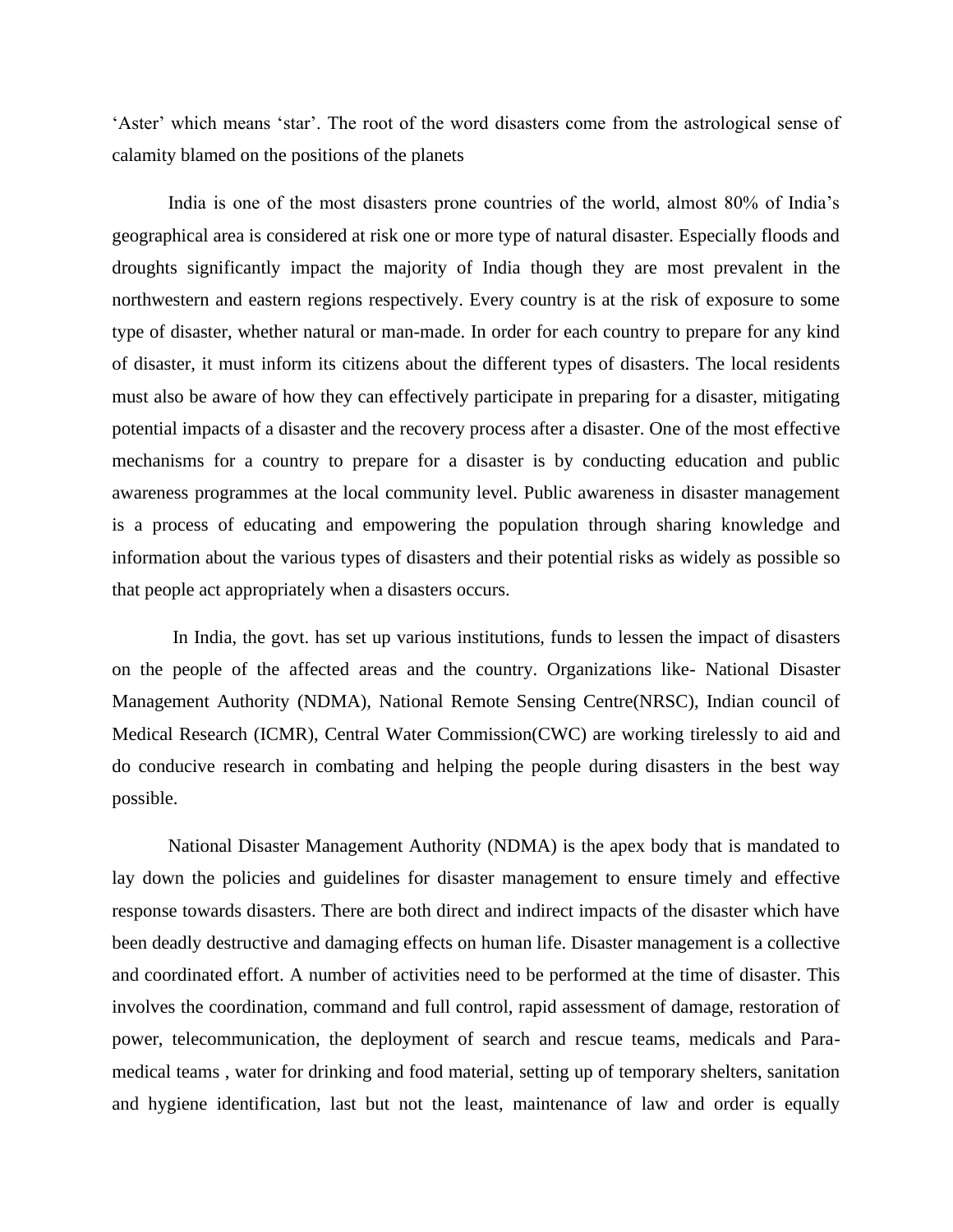important. Each and every person must take an active part in disaster management to reduce the risk of human life. The proper disaster management team can take charge as soon as possible when the disaster strikes.

There are four types of disasters seen and vulnerability varies country to country.

- 1. **Natural disasters**: It includes floods, hurricanes, earthquakes and volcano eruptions that have immediate impacts on human.
- 2. **Environmental emergencies**: Here includes technological or industrial accidents, usually involving the production, use or transportation of hazardous material, and occur where these materials are produced, used or transported, and forest fires caused by humans.
- 3. **Complex emergencies**: Involves break-down of authority, coding and attacks on strategic installations, including conflict situations and war.
- 4. **Pandemic emergencies**: involving a sudden onset of contagious disease that affects health disrupts services and businesses, bring economic and social costs.

Disasters have a major and long lasting impact on people. Any disasters can interrupt essential services, such as- health care, electricity, water, sewage/ garbage removal, transportation and communication. The interruption can seriously affect the health, social and economic networks of local communities and countries. At the time of disaster local, regional, national and international organizations are all involved in mounting a humanitarian response to disasters. Each will have a prepared disaster management plan. These plan cover prevention, preparedness, relief and recovery.

**Disaster prevention**: There are some activities designed to provide permanent protection from disasters.. Not all disasters, particularly natural disasters can be prevented, but the risk of loss of life and injury can be mitigated with good evacuation plan, environmental planning and design standards.

**Disaster preparedness**: These activities are designed to lessen loss of life and damagefor example by removing people and property from a threatened location and by facilitating timely and effective rescue, relief and rehabilitation. Preparedness is the main way of reducing the impact of disasters.